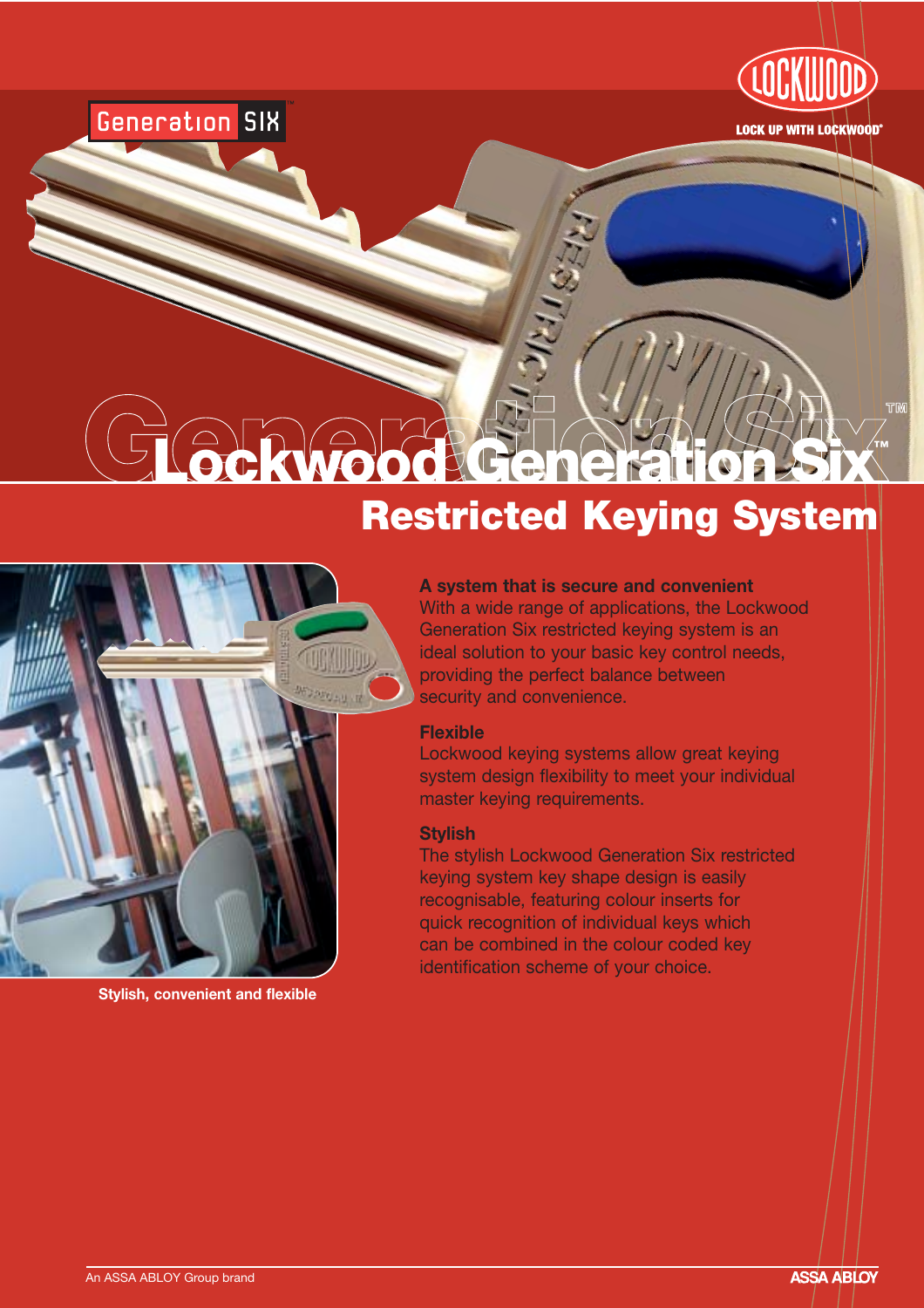

# **Lockwood Generation Six™ Restricted Keying System**

#### **Why restricted keying?**

Restricted keying provides legal protection against unauthorised duplication of keys. With a legally protected restricted keying system you have the security of knowing that additional keys to your premises can not be produced without authorisation.

Lockwood's history of supplying legally protected restricted keying systems to end users dates back over forty years. Lockwood's restricted keying systems have enabled many organisations and government customers to secure their premises against the unauthorised duplication of keys.

#### **Security and legal key control**

The Lockwood Generation Six restricted keying system offers a medium level of security. Restricted keying is achieved using Lockwood's Australian made and precision manufactured range of commercial grade cylinder lock components combined with legally protected, Design Registered, barrel and key profiles.

#### **Cylinder Range**

The Lockwood Generation Six restricted keying system offers a range of cylinders to suit both new and retro-fit installations. Cylinders are available to suit all Lockwood commercial locksets and the majority of existing commercial grade hardware installations.

#### **Distribution and Service**

Lockwood Generation Six is available as a Serviced Level system, where the initial order is fully assembled by Lockwood.

With appropriate authorisation, keying system records may be transferred to a Lockwood approved Service Centre. All Lockwood Generation Six restricted keying systems are registered and signature control is mandatory.



#### **Lockwood Keying Systems**

Lockwood Generation Six restricted keying systems can also be designed to meet your individual master keying requirements. With a large number of key changes available, great keying system design flexibility is achievable.

#### **Free Service**

We invite you to take advantage of our free specification service that encompasses Lockwood's full range of legally protected restricted keying systems, including high security restricted keying products.



**Example of a Grand Master Key System**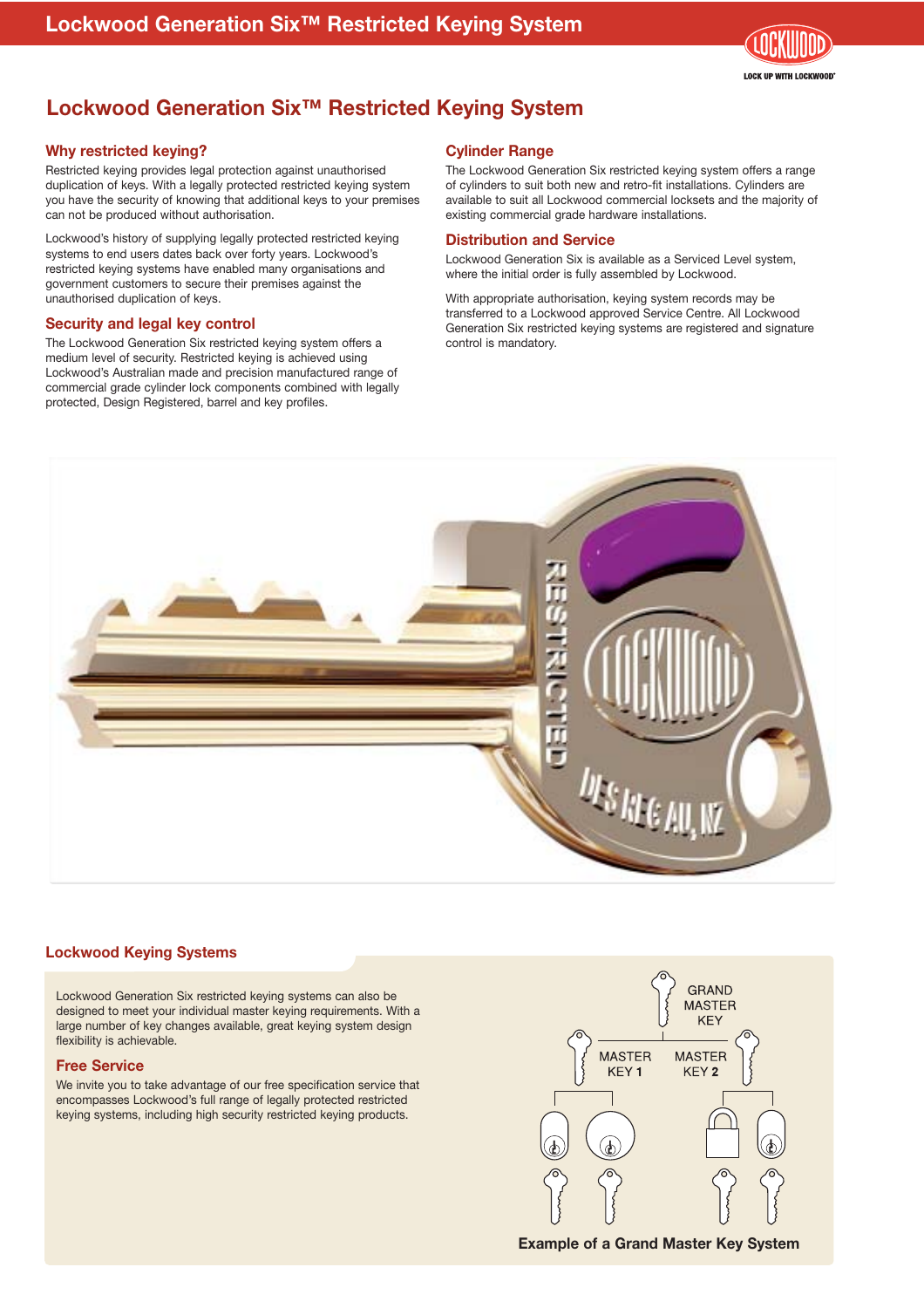## **Lockwood Generation Six™ Restricted Keying System**

**LOCK UP WITH LOCKWOOD** 

# **Typical Applications**

The Lockwood Generation Six restricted keying system is an ideal solution to your basic key control needs. The Design Registered key and barrel profiles, combined with Lockwood Generation Six Service Centres, provide the ideal balance between security and convenience in a competitively priced product.

#### **Applications**

- Office complexes
- Retail shops
- Factories
- Warehouses
- Motels
- Hospitality industry
- Sporting clubs
- Small businesses
- Apartment buildings









#### **Lockwood Generation Six key head inserts are available in twelve colour options:**

White Grey **Black** Blue Light Blue Green Dark Green Yellow Orange Red Violet Pink

# **Keying System Development**

Lockwood's design and manufacturing expertise has enabled the introduction of the stylish Lockwood Generation Six key. The key has been designed with an easily recognisable key shape and colour inserts in the key head to enable quick recognition of individual keys.

Lockwood Generation Six colour chip inserts are particularly useful in master key systems. There are a total of twelve colour options for the inserts which can be combined in the colour coded key identification scheme of your choice.